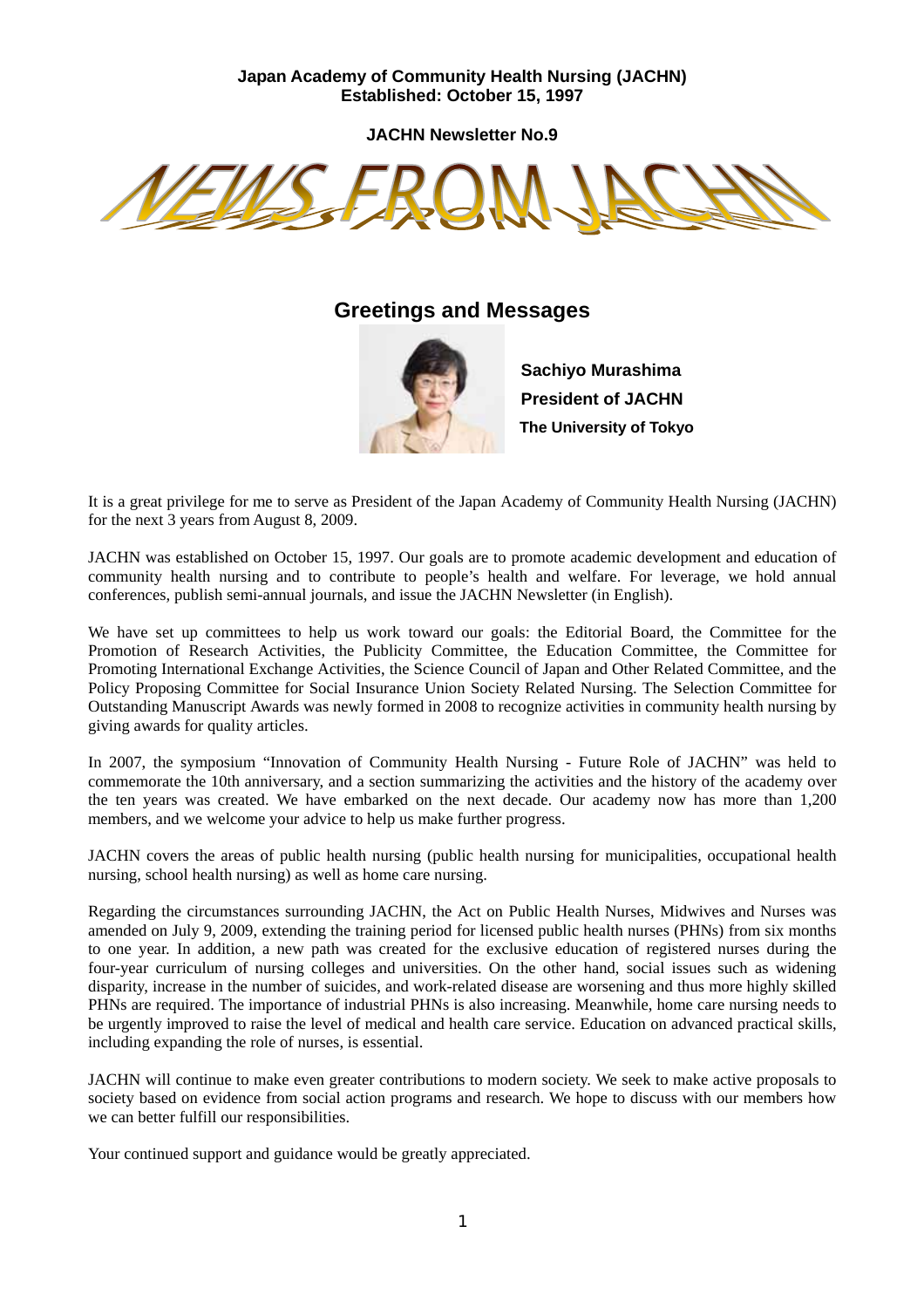# **Act on Public Health Nurses, Midwives and Nurses Is Revised!**

On July 9, 2009, "the Bill for the Partial Revision of the Act on Public Health Nurses, Midwives and Nurses and the Act on Assurance of Work Forces of Nurses and Other Medical Experts" was passed at a plenary session of the House of Representatives and became act. This act will take effect in April 2010. This revision concerns the following three points.

- (1) The period of education for public health nurses and midwives was increased from "six months or more" to "one year or more";
- (2) "Graduates of 'a university/college'" shall be the first category to be specified in the list of persons possessing qualifications to take the national board examination for nurses;
- (3) Post-graduate clinical training was made a "mandatory effort."

Behind this revision is the increased diversification and sophistication of the abilities demanded of public health nurses, midwives and nurses, respectively. This is the result of the expansion and diversification of the demands for medical treatment, public health and public welfare that accompany the increased sophistication of medical treatment, the declining birth rate and the aging of society in Japan, as well as factors such as the increased complexity of the structure of diseases resulting from the diversification people's lifestyles.

#### **1. Improving the Quality of Public Health Nurses and Midwives**

The period of education required to be qualified to take the national board examinations to become public health nurses and midwives used to be "six months or more." However, under the revision concerned, this period has been extended to "one year or more." Therefore, curriculum enrichment based on this change will be encouraged, thereby improving the quality and abilities of public health nurses and midwives (Act on Public Health Nurses, Midwives and Nurses, Article 19, Article 20).

In the case of public health nurses, the extension of the education period was essential when considered based on the expansion of their role demanded by duties such as abuse prevention, health crisis management and the prevention of lifestyle-related diseases. As a result of the concerned revision, many universities are reviewing their heretofore integrated curriculum for public health nurses and registered nurses. Conventional universities for nursing studies used to have all students acquire two types of licenses in four years. However, hereafter the course of study for registered nurses will be separate from the course of study for public health nurses; thereby making it possible for universities to have diverse options, such as offering a system that will have students select a course or offering these as postgraduate courses or as graduate school master's degree courses.

#### **2. Toward Nursing Education Centering on University Education**

In the concerned revision of the act, "graduates who have taken the course of study required for nurses at a four-year university'" shall be the first category to be specified in the list of persons possessing qualifications to take the national board examination for registered nurses. Until now, listed first under the national board examination qualifications for registered nurses were the graduates of "universities, junior colleges and high schools and the postgraduate courses of applicable high schools (five-year comprehensive courses) designated by the Minister of Education, Culture, Sports, Science and Technology." Listed second were graduates of "nursing schools designated by the Minister of Health, Labour and Welfare." (Items listed third and fourth have been omitted.) The concerned revision does not change the existing qualifications to take the national board examinations. However, especially by specifying four-year universities in Item 1, it can be said that the revision clearly presents the direction hereafter of shifting the core of nursing education to universities. This will contribute toward further improving the quality and abilities of nurses and securing human resources, which are the goals in view of the rapid increase in nursing studies universities and a society that is increasingly higher education oriented, whose birth rate is declining and whose population is aging. (Act on Public Health Nurses, Midwives and Nurses, Article 21).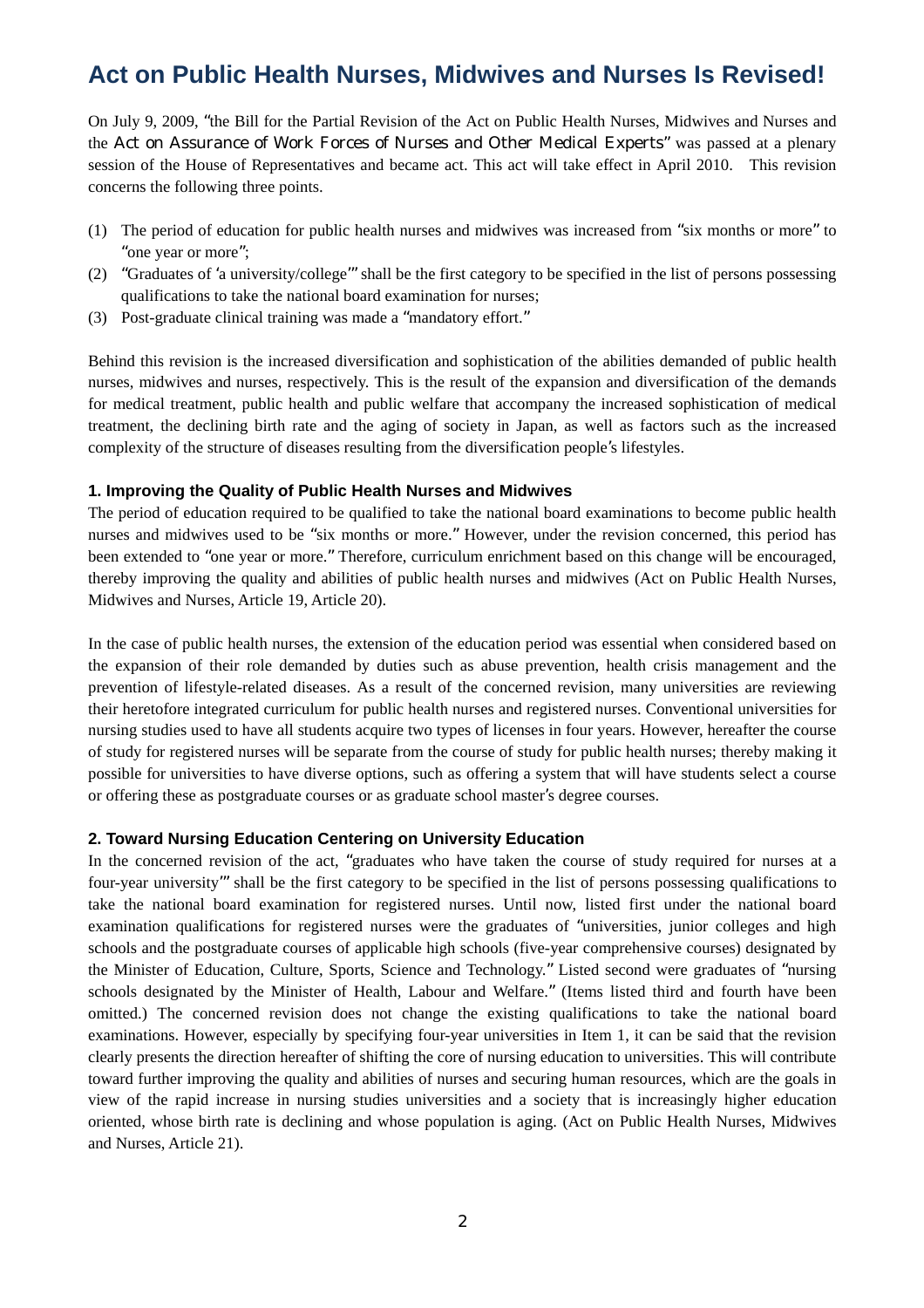# **3. Post-graduate Clinical and Training Made a "Mandatory Effort"**

Furthermore, the revision makes it's a "mandatory effort" for both the nursing professional and employer to endeavor to undertake clinical study and training after acquiring a license to be a public health nurse, midwife or registered nurse. In other words, the act specifies that even after graduation individuals must endeavor to receive study and training and improve their abilities in order to work as a nursing professional. It is anticipated that by implementing these clinical study and training programs, the practical abilities of nursing professionals will improve and early resignations will be reduced (Act on Public Health Nurses, Midwives and Nurses, Article 28) (Act on Assurance of Work Forces of Nurses and Other Medical Experts, Article 3, Article 4, Article 5, Article 6).

It is hoped that as a result of these revisions of the concerned acts, education and study will be linked and of high quality from the basic education level to the present, and that this will foster public health nurses, midwives and registered nurses who protect the life and health of people.

# **Nursing Education System in Japan (Diagram)**

The nursing profession in Japan, which requires that professionals pass the relevant national board examination, is composed of three categories, public health nurses, midwives and registered nurses. As the diagram below illustrates, there are various courses to the acquisition of the respective licenses.

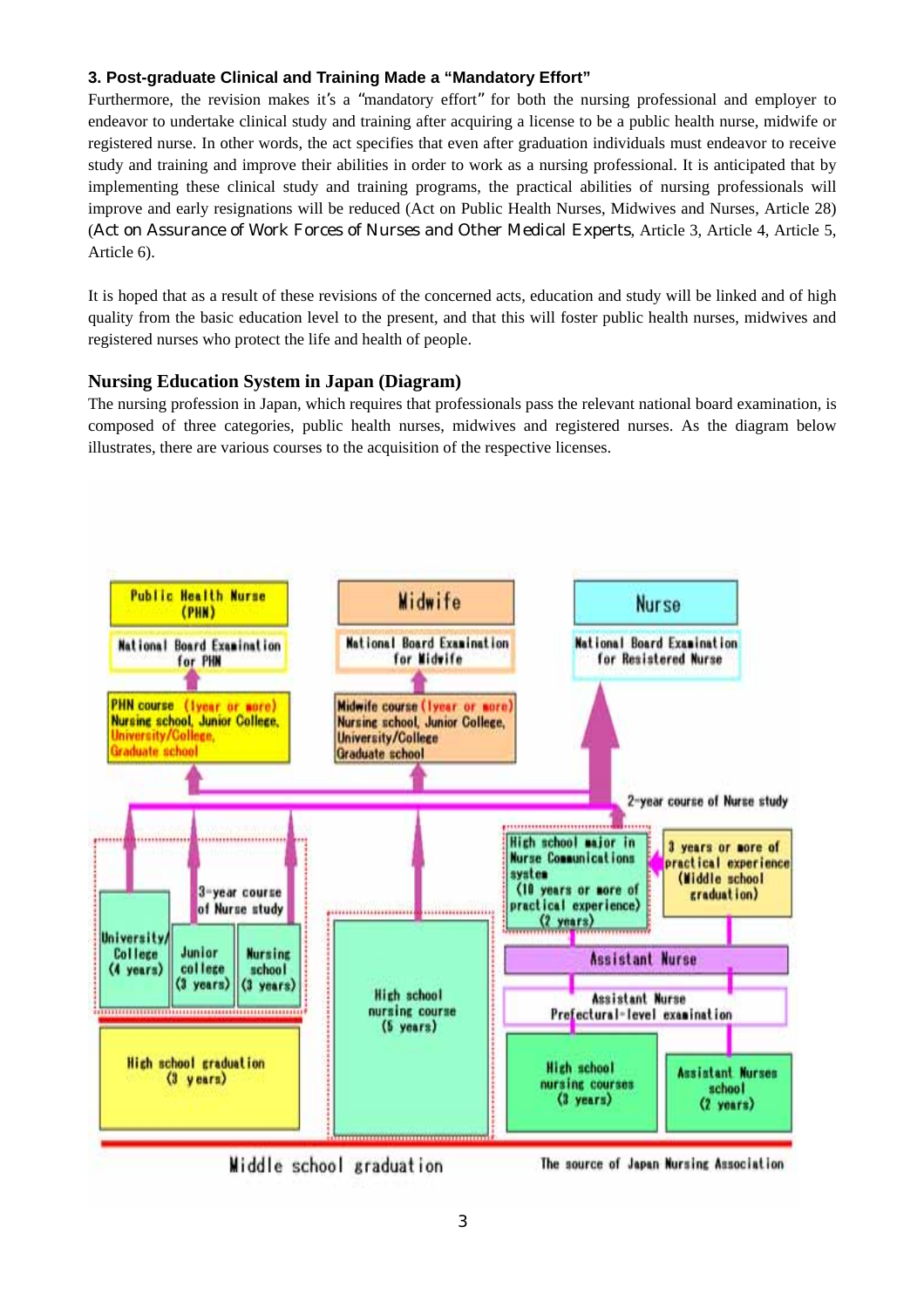

# **The 4th ICCHNR Conference "Health in transition: Researching for the Future" was held in Adelaide, South Australia on 16th-19th, August, 2009**

Setsu Shimanouchi International University of Health and Welfare Sally Kendoll University of Hertfordshire

1. The conference was held at Adelaide Convention Center in Australia. It was hosted by the Royal District Nursing Service (RDNS) of South Australia. The chairperson was David Meldrum: Director, and Meldrum Consulting. Dr Debbie Kralik of RDNS was the Chair of the organizing committee and Professor Rosamund Bryar and Professor Sally Kendall have played important roles as Conveners of ICCHNR from UK. The conference was four years after the 3<sup>rd</sup> ICCHNR in Tokyo.

A total of 367 people from 26 countries registered and attended the conference. Among them 150 participants were from Australia, 94 from Japan, 36 from United Kingdom, 21 from Korea, 10 from USA, 8 from Thailand, 7 from New Zealand, 5 from Canada and 4 from Hong Kong.

2. The theme of the program was health in transition. . A number of keynote speakers were invited to present aspects of their research that represented different perspectives on transition. Participants were invited to attend breakfast and dinner sessions on  $17-19<sup>th</sup>$  where they could speak and discuss issues with the keynote speakers.

There were 176 general oral research presentations and 157 poster presentations. Among them, 18 oral presentations and 92 posters were by Japanese nurses. The Lisbeth Hockey prizes awarded for the best oral presentation and the best poster were both awarded to Japanese participants. Finally, we held a symposium themed "Disaster-Now What." That addressed many aspects of health care and transitions associated with natural and man-made disasters.

- 3. We had an impressive time and enjoyed the activities within the conference program provided by the participants. We also had a good time in Adelaide. It is a very beautiful city within a green park.
- 4. Although the 5<sup>th</sup> ICCHNR has not yet been announced, a n International Symposium will be held by University of Alberta in Edmonton City, Canada in 2011. Full details will be on the ICCHNR website, [www.icchnr.org.ukT](http://www.icchnr.org.uk)

I look forward to meeting you all there.

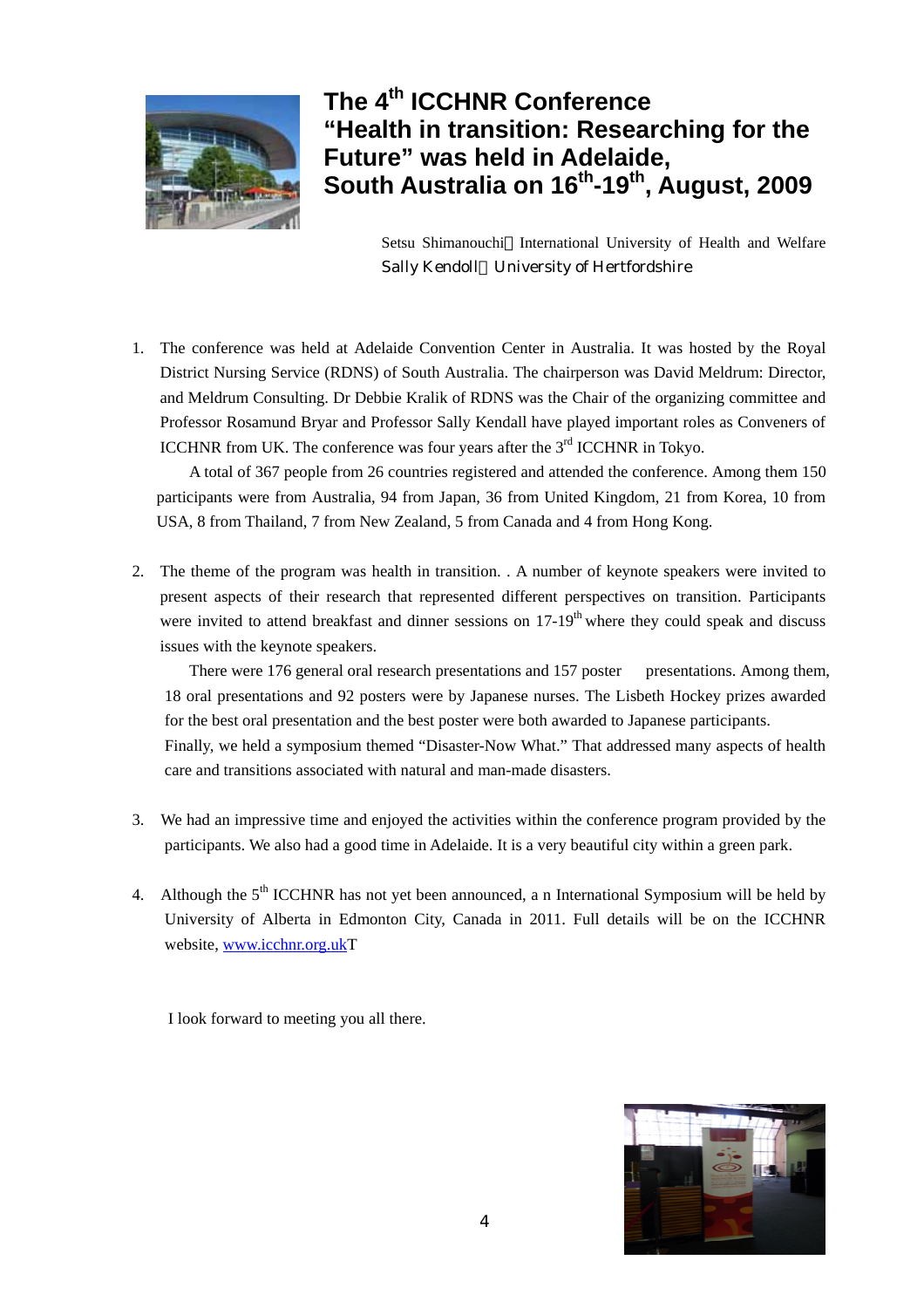#### **Participation in ICCHNR**

 Sayaka Kotera, Okayama University Saori Iwamoto, Kobe City College of Nursing

The 4th International Conference on Community Health Nursing Research was held from the 16th to the 20th August, 2009 in Adelaide, which is the capital city of South Australian State.

We saw that downtown Adelaide had been rezoned effectively. It was full of lush, green trees and grass. Public transportation facilities were developed and there are a lot of cultural facilities such as museums and art museums in Adelaide. It was a nice town.

There were many participants in this conference, coming from all parts of the world. Countries such as Australia, the host country of this conference, and Japan, United Kingdom, Canada, Thailand, South Korea, to name a few. We saw many Japanese participants at the conference, and we talked with each other in Japanese. Many Japanese participants made oral and poster presentations. Abroad we felt close to the same Japanese participants that we would have been acquainted with during similar academic conferences in Japan. Of course we had a good time with the overseas participants. It was a great opportunity to exchange information and learn the current community nursing situations in other countries.

During the opening ceremony, Aborigine's traditional dance and music were performed. Especially, a peculiar style of the native musical instrument named Didgeridoo [dei;juridou;] was impressive. A lecture concerning Aboriginal healthcare was provided. It reported that many Aborigines were still experiencing racial discrimination, and this situation made their mental health worsen. We were able to study a health related problem within a different culture and custom in countries and current states of the activity at the conference in spite of our liguistic handicaps . We would like the chance to learn about more cultural contexts and a health related problems in various countries by participating in the next ICCHNR conference.

At the end of this conference, we visited Kangaroo Island and saw a wild kangaroo, the koala, and the sea dog. Those experiences excited us greatly. We were inpressed by wonderful nature in Australia. We have strong feelings that we would like to visit this great country again.

# **Participation in the 4th International Conference on Community Health Nursing Research**

Emiko Kusano, Senri Kinran University

During the midst of intense heat in Japan, I visited Adelaide, Australia for the first time, where even in winter, the climate was mild and not too cold. Participating in the 4th International Conference on Community Health Nursing Research stimulated me.

When I visited the international conference held at Adelaide Convention Center, I felt nervous for a moment as a young researcher. Though I could not make myself understood in English, I felt the enthusiasm for research from the overseas participants during the discussions within the poster hall and oral presentations. Young researchers especially impressed me, and motivated my own research.

Moreover, it was possible to become acquainted with Japanese researchers doing research related to my topic at this conference. I was surprised that one of them, my age made an oral presentation. It is thought that opinions can be exchanged even in Japan from now on.

Through participation in this conference, I am reminded of my poor English abilities all over again. (I always think the same thing whenever I go to other countries…) If it were in Japanese, I could have discussed more and become involved more. I would like to challenge myself to give an oral presentation some time in the future.

When reflecting on my work, I am reminded every day, that my view tends to be narrower in Japan. Participation in this conference was a good opportunity to refresh myself by touching the bountiful nature and different cultures of Australia, to look my research conducted in Japan once again and to get motivated by researchers of my own age.

People say it may be a grand dream, however, I wish I could conduct research with researchers from various countries in the future.



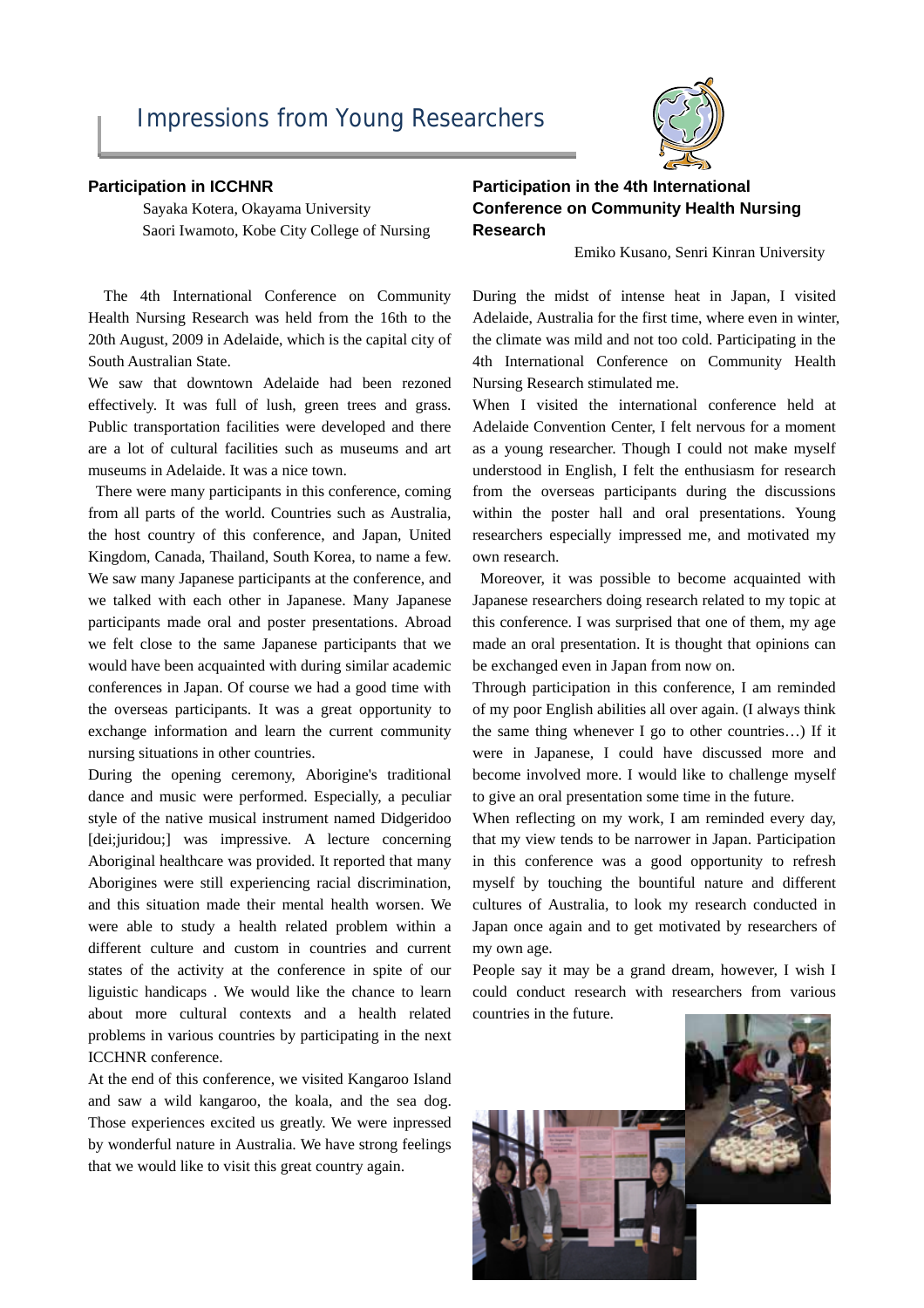# **Purpose and Action of Committees for the Term of the 2009 to 2011 Fiscal Year**

## **Editorial Board**

#### **Misako Miyazaki**

Graduate School of Nursing, Chiba University

The Journal of Japan Academy of Community Health Nursing is the official journal of Japan Academy of Community Health Nursing (JACHN). The journal is issued twice a year, which publishes authoritative peer-reviewed articles. It provides original article, review article, preliminary report, community health nursing report, and information and letter. It is an essential resource to improve practice, education and research on community health nursing.

 Editorial Board has 4 action plans as follows in the next 3 years (2009-2011):

- 1. Ensuring the quality of referee reading by establishing a clearer set of referee standards
- 2. Providing rapid and adequate peer-review by encouraging closer cooperation with the editorial board members and the referees
- 3. Enriching the contents of articles of the journal
- 4. Considering the possibilities of introducing electronic submission and acceptance system of research papers

## **Committee for the Promotion of Research Activities**

#### **Kiyomi Asahara**  St. Luke's College of Nursing

The purpose of this committee is two-fold: promote research activities of the Japan Academy of Community Health Nursing (JACHN) members and encourage collaboration between members and nurses who work in the community.

The activities for 2009-2011 fiscal years are as follows:

1. Conducting the research seminar at the annual meeting at JACHN or another more accessible location place that enables members and nurses to come together. Contents of the research seminars are EBN/EBHC, action research, qualitative research, social epidemiology, ethics for conducting research, and useful knowledge and techniques for publication such as a way of answering to review comments and writing paper in English.

2. Promoting collaborative research among members and nurses.

## **Publicity Committee**

**Toshiko Tada**  The University of Tokushima

We have three purpose, those are promotion of publicity work, support of each committee action and support of academic meeting.

An action plan (the next 3 years) is as follows; 1. *Update contents of our homepage and a new informational publication*: We have requests such as modification and update, a new information publication from the board of directors and each committee.

2. *Support of committee action:* We inform an academic meeting member of a report from each committee.

3. *Support of academic meeting*: We provide information about an academic meeting that is held every year.

Because the Publicity Committee always wants to receive information/opinion from members, please contact us whenever you are necessary. We hope to increase members of academic meeting.

## **Education Committee**

**Miyoko Uza**  University of the Ryukyus

The purpose of the Education Committee of the Japanese Academy of Community Health Nursing (JACHN) is to promote academic development of the community health nursing (public health nursing, occupational health nursing, home care nursing, and school health nursing) through reexamination of the community health nurse education system and its curriculum after the revision of the Act on Public Health Nurses, Midwives, and Nurses.

Action Plans:

- 1. The committee will examine the community health nurse curriculum and its education contents within basic nursing education.
- 2. The committee will examine the role of JACHN in improving public health nurse education.
- 3. Based on the above mentioned two action plans, the committee will provide recommendations regarding the revision of the community health nurse education system and its curriculum reflecting the revised Act of Public Health Nurses, Midwives, and Nurses.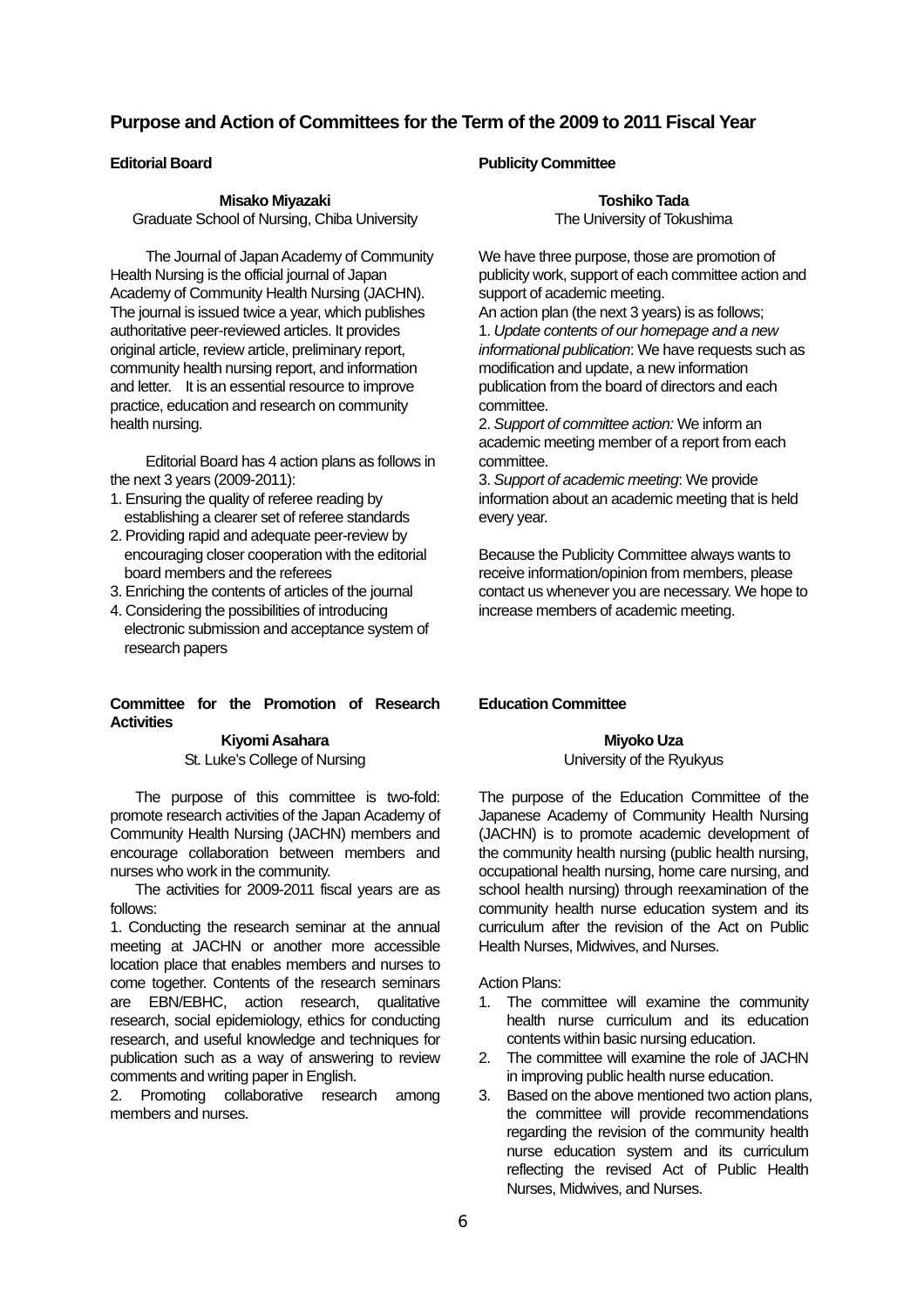## **Committee for Promoting International Exchange Activities**

**Reiko Okamoto**  Graduate School of Health Sciences, Okayama University

The purpose of this committee is to promote the international exchange activities for community health nursing practice, research and education.

Action plans for 2009-2011 are as follows:

- 1. Issuing the JACHN newsletter in English once a year to inform about JACHN activities and the latest trend in community health nursing affairs of Japan.
- 2. Holding a Japan and Korea Joint Conference on Community Health Nursing every four years. The second conference will be held at Tokyo/ Japan in 2011.
- 3. Organizing an international seminar once during this period. The committee intends to invite a foreign researcher.
- 4. Promoting an international network-building in cooperation with International Conferences on Community Health Nursing Research (ICCHNR) and other associations.

## **Science Council of Japan and Other Related Committee**

## **Michiko Konishi**

Gifu College of Nursing

Action Plan and Activities

1. Activities as a member of the Japan Association of Nursing Academies (JANA) Attendance to the general annual meeting, gathering information and reporting it to the board of directors and members.

Publication of newsletters, administration of the homepage, organization of symposiums and collaboration with the Science Council of Japan.

- 2. Science Council of Japan activities
	- One council member and 15 members from the nursing sciences field belong to human life sciences fields on Science Council of Japan. The human life sciences fields deal with nursing problems, public health, elderly and life-style related illnesses. We are exchange of necessary information to work in cooperation with the Science council of Japan and similar organizations, such as The Alliance of Japan Public Health Sciences. It greatly contributes to community health nursing by rising discussion on the position of public health nurses.

## **Policy Proposing Committee for Social Insurance Union Society Related Nursing**

#### **Kumiko Ii**

#### Japanese Nursing Association

This committee was established for the purpose of developing policy proposals for social insurance and the fee structure to cover nursing care services to community residents receiving home care based on the evidence.

The committee will be study policy proposals for revision in 2012 of social insurance.

\*Abolition of a frequency restriction of home care by nurse

\*A raise of fee for home care by nursing

\*Set a high valuation on arrangement of special nurses

We will conduct a investigation to JACHN members as occasion demand.

## **Selection Committee for Outstanding Manuscript Awards**

#### **Kayoko Hirano**

Tohoku University School of Health Sciences

Activity Planning

2009

The committee operates with the editing committee to determine a selection methods (a sphere of entry articles, criteria for selection, and a member of a selection committee) and honorary members, and it also award for the selected personnel.

discussion and determination on an article selection process

discussion on a plan of certification

discussion on honorary member selection criteria and a honorary membership card

2010

award ceremony of the selected articles

selection of honorary members and presentation of the honorary membership cards

2011

determination on the selected articles selection of honorary members